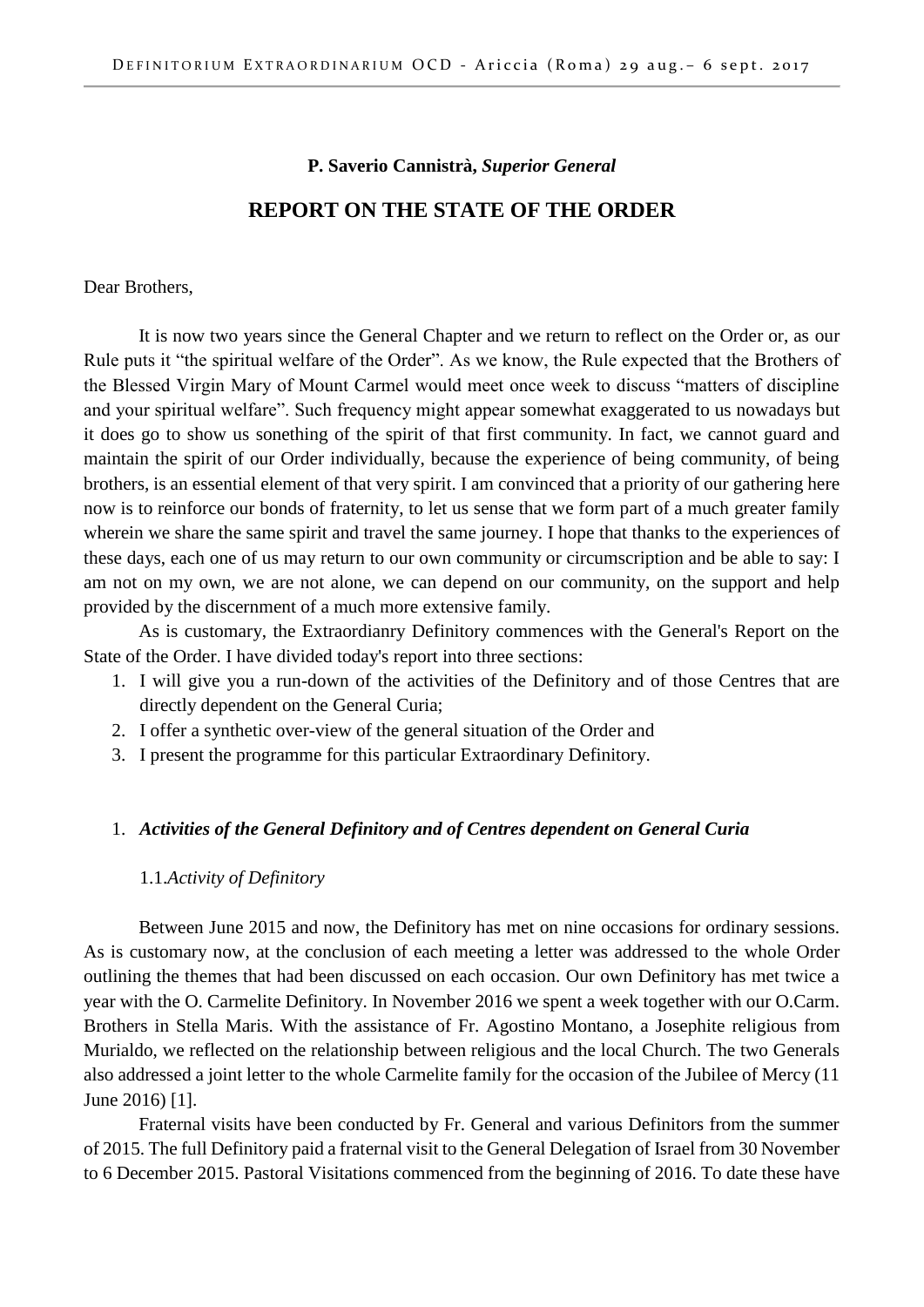been completed in 7 Provinces (Croatia, Philippines-Vietnam, Oklahoma, Paris, Tamilnadu, Warsaw, Venice), in the Commisariate of Sicily and in 4 General Delegations (Egypt, Israel, Venezuela, Argentina). According to the procedures approved for this sexennium, the decisions taken at these visitations are discussed and approved by the Definitory at its first meeting afterwards.

# 1.2 *The General Curia*

There has been a simplification and reduction of officials in the service of the Curia. At the moment there are 9, whereas there were 14 in the preceding sexennium. The Secretary General is also now responsible for the archives and statistics. The purpose of the Secretariate for the Missions has been redefined and is now called the Secretariate for Missionary co-operation. Special efforts have been made to improve our sector for communications. The new website for the General House was launched on 16 July 2016 with the addition of Facebook and Twitter. These are brought up to date on a daily basis. The archives are also being upgraded. It was necessary to make more space for them to ensure that our documented patrimony is well preserved. The General archive has its own website explaining its arrangement and characteristics and providing a whole series of publications for the use of anyone that might be interested (including the complete collection of *Acta Ordinis).* A website for the Postulation General is also near completion. One of the on-going needs of the Curia is that of translators, especially for English, notwithstanding the last General Chapter's approval of a request that the Provinces would "offer set translators to the General Curia". I have to say that it is becoming increasingly more difficult to find collaborators for our various centres at the service of the entire Order.

Among the initiatives desired by the General Chapter was the establishment of a fund for missionary assistance with contributions from all our circumscriptions. As a consequence of that decision, the Definitory addressed a letter to all Superiors on 19 December 2015, proposing three possible quotes for donations. In 2016, from a total of 51 circumscriptions, 37 sent contributions for a total of 83.610 euro. (80.000 of these were spent in response to various requests). To date this year, only 22 circumscriptions have sent their contribution. Apart from an extraordinarily generous contribution from one Province, we only collectred 53.881 euro.

[1] "Sia benedetto per sempre, perché mi ha tanto atteso", <Acta OCD> 61(2016), 123-129.

Another important initiative, launched thanks to the contributions sent from the monasteries of Holland, was the establishment of a fund for needy monateries. This is run by the Secretariate for Nuns, in agreement with Fr. General. During the past three years it has been possible to comply favourably with the requests of many monasteries, especially for construction work or for the extraordinary maintenance of buildings.

# *1.3 Teresianum*

With regard to our Theological Faculty, I am pleased to be in a position to refer to notable progress in many areas. First of all, three permanent members have been added to the community: Fr. Emilio Martínez plus two others who have obtained their doctorates this year: Fr. Ignatius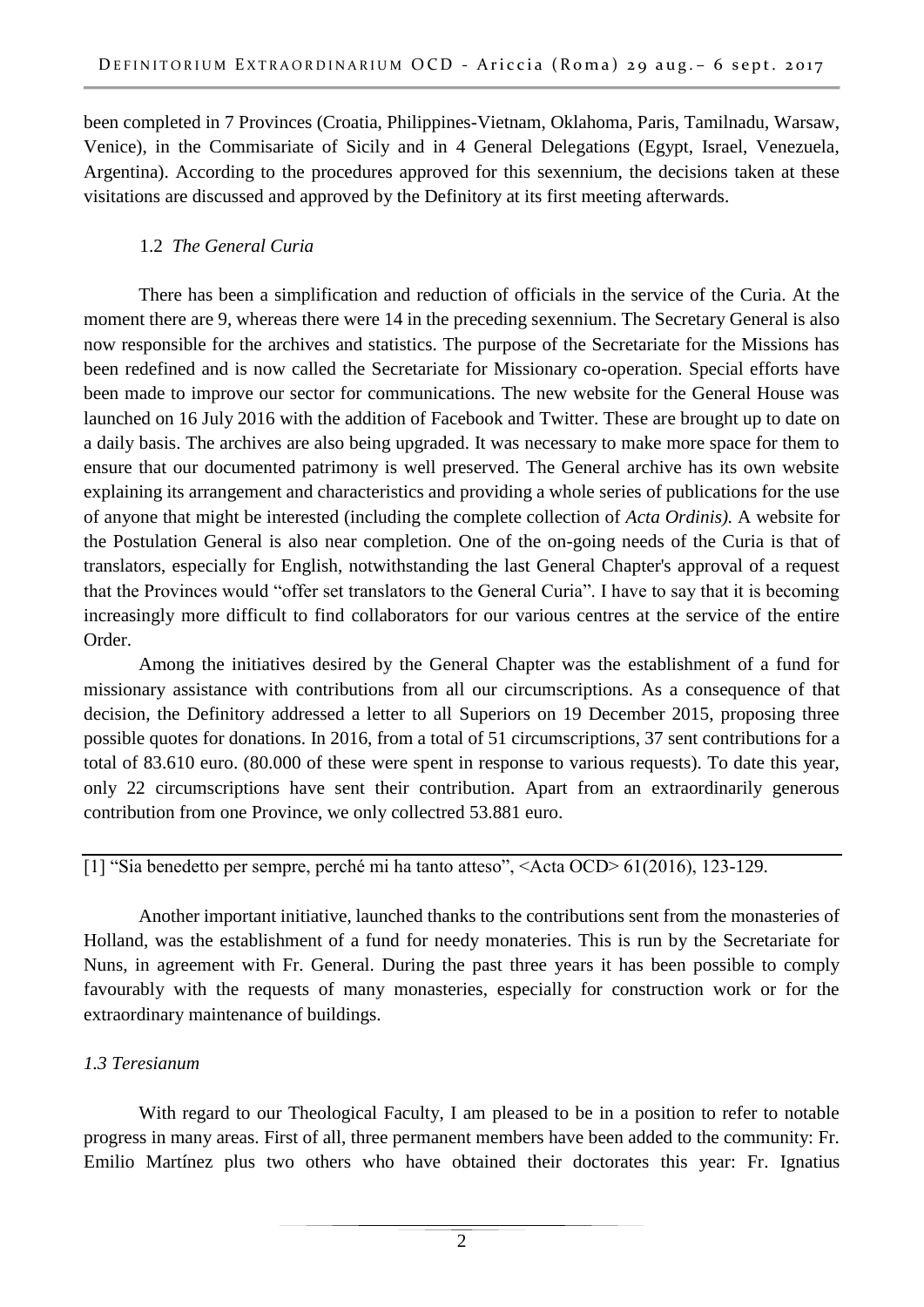Kunnumpurath from the Malabar Province (Doctor in Biblical Theology from the Urbanium) and Fr. Lukasz Strzyz from the Cracov Province ((Doctor in Fundamental Theology from the Lateran University).

Thanks to the implementation of a new programme, the running of the Faculty's library with online consultation has improved remarkably. All issues of the publication "Teresianum" (and "Ephemerides Carmeliticae") may now be consulted online. Major efforts are underway to recommence publication of BIS which was suspended in 2006. In collaboration with the Belgian editorial Brepols it is now hoped to have it published online. It will limit its scope to areas of specific interest to our Faculty (Carmelite studies, Spiritual Theology and Theological Anthropology). An online course in Spirituality has also been introduced this year.

Collaboration between the Teresianum and Cites of Avila is progressing well. In order to be able to offer a complete cycle of studies for a Licence in Mystical Theology, Cites has requested incorporation with the Teresianum.

As regards inscriptions, the number of students for the academic year just concluded was 144: 31 in the 1<sup>st</sup> cycle, 67 in the  $2<sup>nd</sup>$  and 46 in the Doctorate cycle. A further 78 students attended nonacademic courses. In total, then, the Faculty had 222 students. A slow but constant diminution of students has been taking place over the past few years (there were 272 inscribed in 2010).

# *1.4 International College*

During the past two years the Formation Community has been partly renewed with the arrival of Fr. Sunil Rodrigues (Karnataka-Goa Province) as Bursar, and Fr. Suresh Babu (Tamilnadu Province) who takes on the role of formator next month.

A regards students in formation, the following are the statistics for the last three years:

- *2015-2016:* 24 students (Asia 13, Africa 10, Latin America 3)
- *2016-2017:* 26 students (Asia 14, Africa 12, Latin America 2)
- *2017-2018:* 25 students (Asia 14, Africa 9, Latin America 2)

There have been no European students since 2015. The last two were Polish students who completed their studies in June 2015. It is obvious that there has been a sharp decline in European vocations. However, according to the latest statistics in Europe, there were 61 temporary professed clerics (plus 5 non-clerics) in 2015 and 74 clerics (plus 7 non clerics) in 2016. The fact that not a single one of these was sent to the International College raises questions that I, for one, would not know how to answer. This Extraordianry Definitory is an ideal opportunity to freely raise any eventual difficulties or problems you may have concerning the College, or indeed any other areas directly under the General Curia. Our aim is to improve all of them.

# *1.5 Cites*

As you know, the Teresian-San Juanistic Centre in Avila also depends on the General Definitory. The community remains the same with six religious from five different countries (Spain, Colombia, Poland, the Lebanon and Peru). There were 35 ordinary students in the last academic year. However, more than 400 took part as guest students at one or other of the numerous courses that are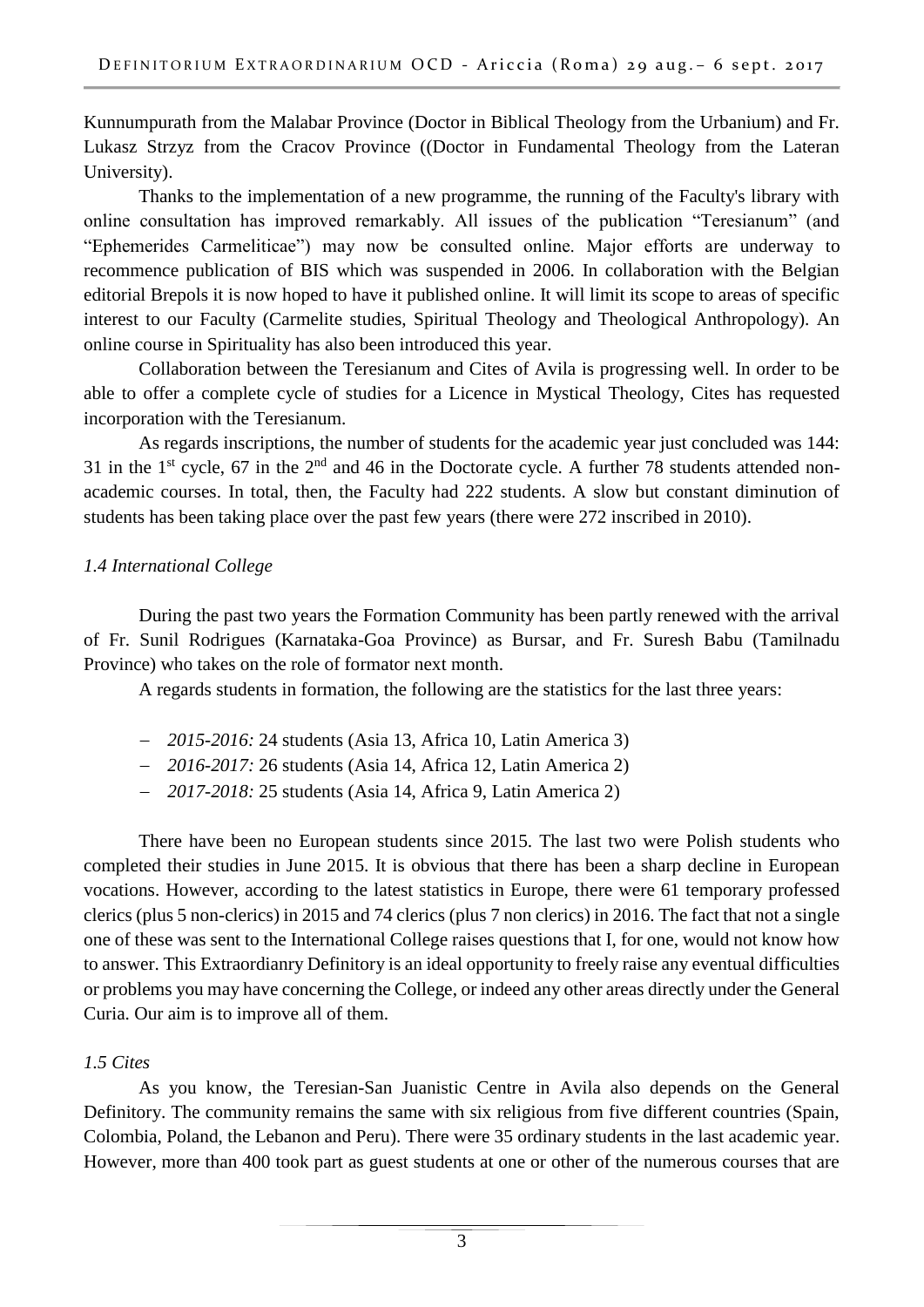on offer at the Centre. Among the various activities, I make special mention of the congress on St. Elizabeth of the Trinity, held in November 2016. The next congress, programmed for September '17, is *The Ascent of Mount Carmel* which will be the first in a series of congresses on the works of St. John of the Cross. The Centre also hosts inter-religious meetings, one on Buddhism last July and another on Islam to be held this coming November.

### *1.6 Delegation of Israel*

There have been some changes in the General Delegation of Israel. For reasons of age and health, three religious have returned to their respective Provinces (Frs. Jan Kanty, John Landy and Bro. Morgan Ataide). Accordingly the number of religious in the Delegation has decreased even though two others have returned there: Fr. Robert Strojny (Cracov Province) and Bro. Gabriel Park (Korean Province). At the moment there are 13 members altogether (9 Fathers and 4 Brothers). This means that it is impossible to have an autonomous community at Muhraqa. The situation of our house in Haifa with its Latin parish and school has also become critical. For these reasons the Definitory has requestred assistance from the Semi-Province of Lebanon.

### 2. **The Situation of the Order**

### *2.1 Statistical Data*

In the table below I compare the data presented to the last General Chapter which referred to 2014, with the latest available data brought up to date in December 2016:

| <b>CONTINENT</b>     | 2016 | 2014 |
|----------------------|------|------|
| <b>Europe</b>        | 1484 | 1484 |
| Asia                 | 1310 | 1316 |
| Lat. America         | 544  | 516  |
| Africa               | 473  | 484  |
| <b>North America</b> | 176  | 172  |
| <b>Middle East</b>   | 57   | 49   |
| <b>TOTAL</b>         | 4044 | 4021 |

As you can see, there are not huge variations between them. Of somewhat more interest, however, is the table referring to the religious in formation, from noviciate to Solemn Profession (in preparation for Ordination):

| <b>CONTINENT</b>     | 2016 | 2014 |
|----------------------|------|------|
| Asia                 | 417  | 432  |
| <b>Africa</b>        | 203  | 209  |
| <b>Europe</b>        | 137  | 112  |
| <b>Lat. America</b>  | 109  | 110  |
| <b>North America</b> | 15   | 13   |
| <b>Middle East</b>   | 6    | 7    |
| <b>TOTAL</b>         | 887  | 883  |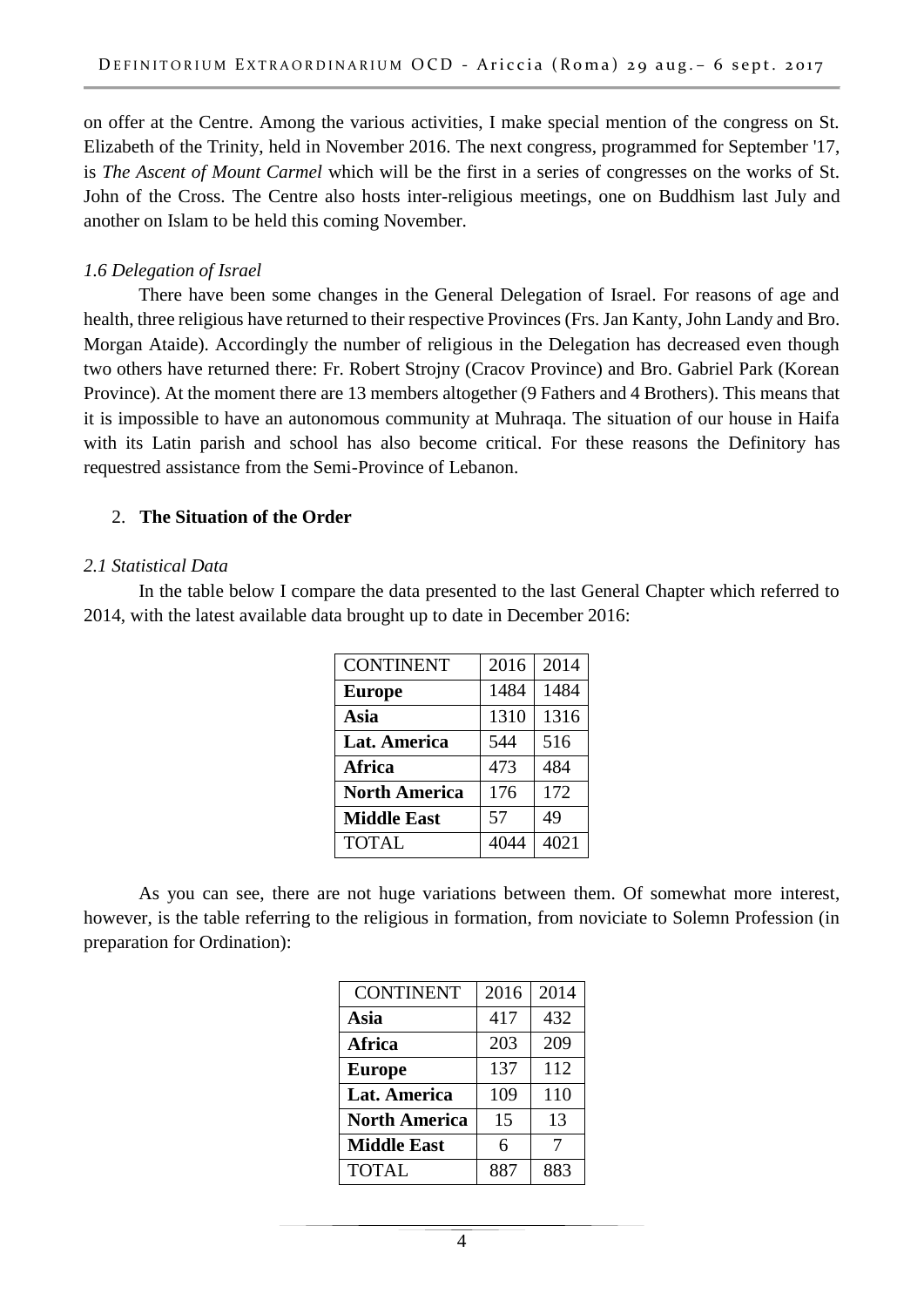Probably the most unexpected statistic is the increase of those in formation in Europe, equal to 23%. Other variations are not significant. You might say there is a basic stability.

As regards the geographic spread of the Order, friars are present in 87 countries at the moment. In the last two years East Timor has been added with a foundation in Dili, as well as Lithuania with the presence of two Fathers in Kaunas. The missionary experience in Bangladesh which was begun in 2015 had to be discontinued in 2016, due to a variety of difficulties.

# *2.2 Spiritual Reality*

On quite a few occasions previously I have referred to this theme of the spiritual situation in our Order – our way of living and of witnessing to the Teresian charism. As I have not changed my ideas on the subject, I am obliged to repeat here more of less what I have already said on other occasions.

Our Order shares in the general situation of religious life today. We might define it as a path of renewal stuck halfway, a path slowed up or even blocked due to the uncertainty about the direction it is headed in or to the complexity of the journey and the fatigue of its travellers. As the recent document of CIVCSVA states, *New skins for new wine:* 

"Especially in the first three decades after the Council there was a generous and creative effort at renewal. This has continued in the succeeding decades, even though at a slower rhythm and with a somewhat wearied dynamism" [2]. Among aspects of renewal referred to in the document we find changes in legislative texts, research and interpretation of the original inspiration of Institutes, a search for new structures of formation, a renewal and rearranging of structures and of economic management. We thank God for all of this but we also have to make the effort for an in-depth ownership of it so that what has been established at a theoretical level and from documentation can be translated into lived experiences. We must see our programme for the revision of our Constitutions in this light. (We return to this point tomorrow with the assistance of Frs. Agustí and Emilio).

Rapid and complex historical changes constantly question our adjustments, our habits, our way of thinking and of acting. Unfortunately, our reactions are usually rather slow and superficial. To cite the Congregation's document again, we are experiencing "a crisis of historical projection and charismatic profile [...]. We must recognize that in many cases we are dealing with the inability to move from ordinary administration (*management)* to guidelines that are adequate for the new reality to which we must wisely adapt. It is by no means an easy task to jump from the simple management of familiar situations to other goals and ideals with a conviction that inspires genuine trust" [3].

In actual fact this is precisely the situation in which anyone who is called to the service of authority in a religious family today finds himself: the sense of fatigue, not to say powerlessness, to move from ordinary administration (which very often has become "ordinary emergency") to the prospect of new pathways, more in keeping with our charismatic identity and with the times in which we live. We are so "absorbed with solving problems" that we cannot even "imagine other itineries". We have to stop and reflect seriously on what the real problems are, those that touch on our deepest identity, and what are the ways for development and transformation that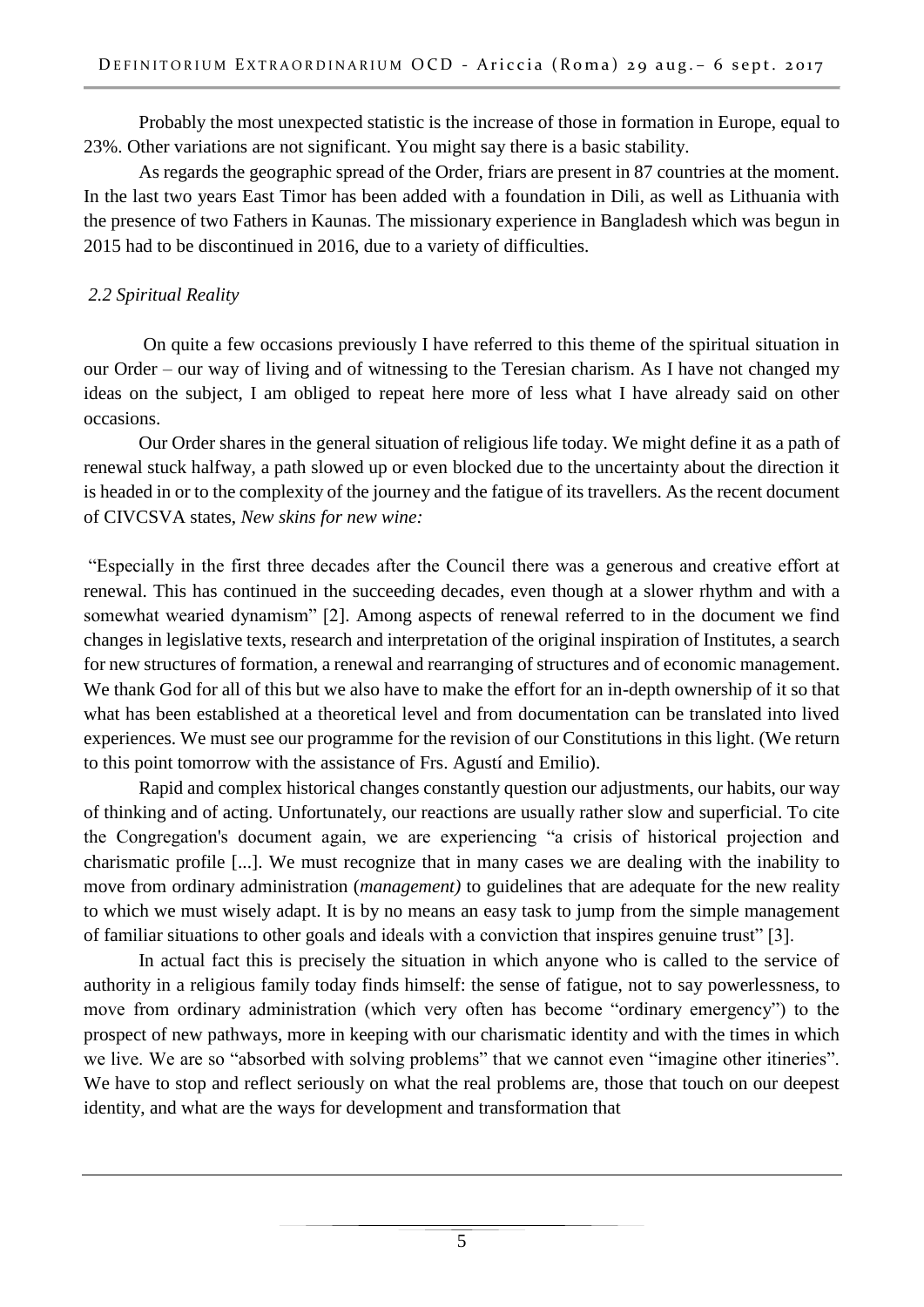[2] CIVCSVA, *Per vino nuovo otri nuovi. Dal Concilio Vaticano II la vita consecrata e le sfide ancora aperte. Orientamenti,* LEV, Città del Vaticano 2017, n.5 [3] Ivi, n. 8.

we might suggest for dealing with them. I will limit myself to referring to some aspects of the impoverishment of our religious life that we must act upon urgently, if we wish to have a present, and particularly a future, continuation of the high levels possible in the vocation that has been gifted to us.

### A) THE CONTEMPLATIVE DIMENSION

The first area where we see the weakening of our religious life is in the contemplative dimension. At the core of a contemplative life is the desire to know God, to recognize the features of His face right through the signs of His presence in history. We are talking about a vocation and a fundamental orientation of a person. I take it for granted that all those who form part of the religious family begun by St. Teresa have this desire of the Spirit in their hearts, even though it may be latent and buried beneath many layers of other desires, other objectives and other gratifications. But, unless there have been errors in vocational discernment, this desire for knowledge of and union with God must be there, as a seed sown in the soil of our life story. The Gospel warns us that obstacles of all kinds may hinder the growth of the seed in the soil: there are birds that carry off the seed, rocks that prevent it from rooting deeply or briars that suffocate its growth. But each time the seed falls and is rooted in good earth it produces fruit (Mt 13, 1-23).

Teresa of Jesus, John of the Cross and Thérèse of the Child Jesus, to mention only our three Doctors of the Church, have opened up a path of formation that is unparalleled in the spiritual tradition of spirituality. This is especially true because their teaching evolves from lived experience and not from theoretical speculation. As a result, we can never say that we have not been well equipped for our journey. And yet I see that we don't undertake the journey at all, or we stall at the first stage, without continuing our task of exploring and discovering. Why does this happen to us? There can be so many reasons. For example, a kind of vicious circle in which we are imprisoned. We distance ourselves further and further from our contemplative vocation until it becomes extraneous to us, unintelligible, and this in turn convinces us that we must seek fulfilment elsewhere.

We must recognize that it is by no means easy to live a contemplative life, all the more so at the present time. We cannot take it for granted that we are capable of it. I would even say that the contrary is true: the starting point is, in fact, that we are not capable of doing it. If we can only recognize this, we are already at a good point on our journey. Why is it difficult to be contemplatives? Because it does not simply mean observing a timetable of prayer. It means facing up to the transformation of a person , a process that is prolonged, slow and, very often, crucifying. It is not worth our while even attempting to begin if we lack the patience to wait, the freedom to change or the courage to renounce a way of life that is only interested in seeking our personal comfort zones. Teresa and John have told us in a thousand ways and perhaps we ourselves have repeated it in preaching retreats or directing penitents.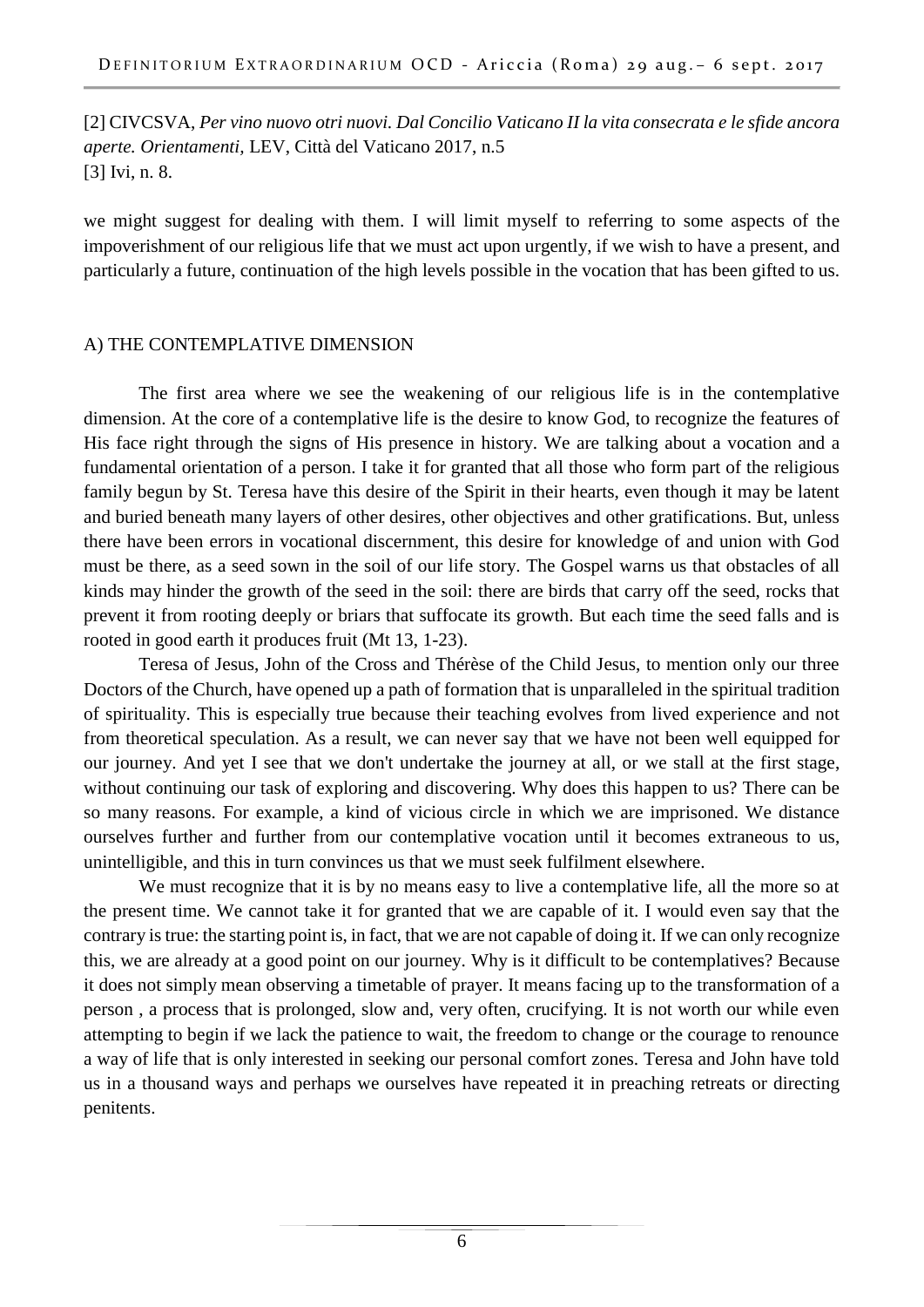But when it comes down to ourselves personally, are we willing to undeertake it, to attempt living this way, to embark on this adventure? Perhaps they seem uncertain and distant goals. We prefer to content ourselves with attaining objectives nearer at hand or easier to understand.

# B) KNOWLEDGE OF AND CARE FOR OURSELVES

Teresa has taught us the importance, indeed the necessity of passing through knowledge of ourselves to reach knowledge of God who dwells in us: <It is absurd to think that we can enter heaven without first entering our own souls – without getting to know ourselves and reflecting upon the wretchedness of our nature......> (2M, 11). But precisely such knowledge of ourselves and care for ourelves have become particularly difficult undertakings. We are constantly projected to things outside ourselves, our gaze and our hearing are continually focused on electronic devices that have become appendages of our own bodies. In such an ambient, listening to ourselves, to the messages arising from within and not from externals, requires courageous determination and motivation. To return to the words of Teresa, we live more and more outside the castle, we wander around its environs, take snaps of its walls and if, now and then, we take a look inside, we run away terrified. Who would dare venture into such an obscure and threatening territory that seems more a labyrinth than an interior castle? At most, we might agree to take a guided tour, in the company of a psychotherapist, in the hope that he knows us better than we know ourselves.

# C) FRATERNAL LIFE IN COMMUNITY

Another aspect of fundamental importance for a contemplative life is our relationships with others, with a brother, with the community that we are part of. Quite often, we do not feel "at home" in our own communities. I do not wish to blame anybody in saying this, but just to make us aware of one of the problems or of the challenges that we must confront. Again in this case, we must recognize that it is more difficult nowadays than it may have been in the past "to feel at home" in a religious community. The first difficulty derives from the fact that the role of the religious has lost much of its sense and traditional evidence. The uncertainty of the role, the splintering of the social bonds connected with it, the vagueness of the rules of conduct, all combine to make it so much more difficult to set up a religious community nowadays. As a result, we cannot depend any longer on the sharing of a similar ideal of life, on the same style of behaviour or on similar means of communication. Therefore the only possible basis has to be a "shared believing humanity", becoming together more humane, more believing, and as such, more brotherly in our witness to the gospel. Naturally it is a lot more difficult to share our humanness and life of faith than stereotyped and codified roles. But it is precisely this difficulty that can reveal to us a much richer vision for community and one that is more faithful to the teresian concept of community, where all its members have to know each other and be friends. What may seem a crisis can effectively become an opportunity for growth and change, but to achieve this we must invest both strenuous effort and necessary resources in community life. With communities reduced to two or three and with a significant number of religious living on their own, dispersed around the world, the objective conditions for living fraternal life in community are sadly missing. We cannot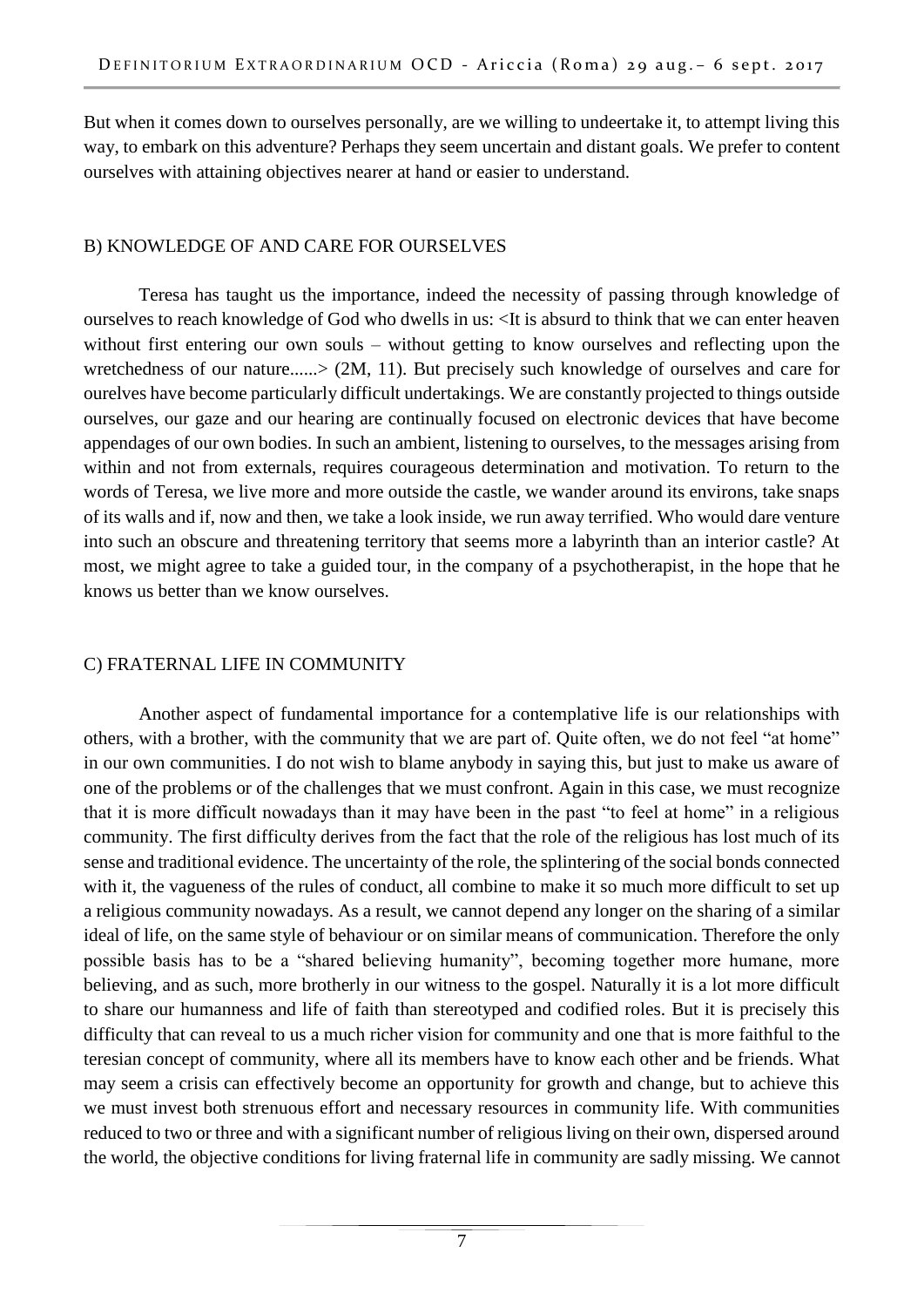say that we appreciate the community dimension of our vocation if we then take options that lead in another direction and actually encourage individualism.

## D) CHARISM AND ORDAINED MINISTRY

\_\_\_\_\_\_\_\_\_\_\_\_\_\_\_\_\_\_\_\_\_\_\_\_\_\_\_\_\_\_\_\_\_\_\_\_\_\_\_

Our religious way of life is becoming increasingly more and more clericalized [4]. Limiting the theme to our own Order, the collapse of vocations in non-cleric brothers is a worrying statistical reality. But it is not this fact alone. Nowadays we identify ourselves much more in the role of an ordained minister and his work than in the role of a religious. The formation given to our young aspirants, apart from the noviciate year, is practically exclusively intellectual with a view to priestly ordination [5]. In this sense religious life is inclining more and more to the side of hierarchy and institution rather than to the gratuitousness of charismatic gifts. While priestly ministry can depend on a sure institutional foundation and on evidenced functioning, the same cannot be said for the charismatic dimension of the religious vocation. Charism is something that is absolutely gratuitous and, in a sense, perfectly useless, like the perfume of Bethania.

This is not solely a practical problem, due to an excess of activity and duties. It is a problem of mentality, that is much deeper and has more serious consequences than the simple prevalence of pastoral activity in our daily lives. The problem is that 'doing' has been superimposed on 'being', our way of thinking and of judging things. We see ourselves much more as priests and professionals of Sacred Orders than as Discalced Brothers of the Virgin Mary, the official title of our Order, which seems to me a wonderful programme of life: being brothers, being discalced (I like to interpret

this as "disarmed"), being "Mary", in her relationship with Christ and with the Church. We have submersed all this charismatic richness in general clerical activity. We are obviously not doing anything bad. On the contrary, we often operate well as pastors, parish priests or simple priests. What is worrying about it is that we neglect or sideline the core of our vocation. I sometimes think that we operate as certain married laity who are fine professionals, but neglect their own family or their own children. As professionals, they do great things and help many others but they do not give their own family what they should as parents and spouses.

Clericalism goes hand in hand with individualism. One of the risks for a religious who works in a parish or is involved in other activities is that he carries out his ministry independently of the community and of his Superiors. The parish or pastoral group or teaching or any other activity become his whole world. Nobody else may enter it to collaborate, to add some novelty or simply to share the experience fraternally. It is an obvious sign that the work is not being done by a religious with vows of obedience and poverty and as someone trying to live as a member of a community. The service has

<sup>[4]</sup> Cfr.ivi, n. 23: "Another point that we cannot overlook is that the clericalization of consecrated life has intensified in these decades..... religious priests are nearly exclusively dedicated to diocesan life rather than to their community with an obvious impoverishment of the latter".

<sup>[5]</sup> Cfr. Ivi, n.15: "We must not only have young consecrated persons with academic titles, but they must also be formed in an identification with the values of *sequela Christi".*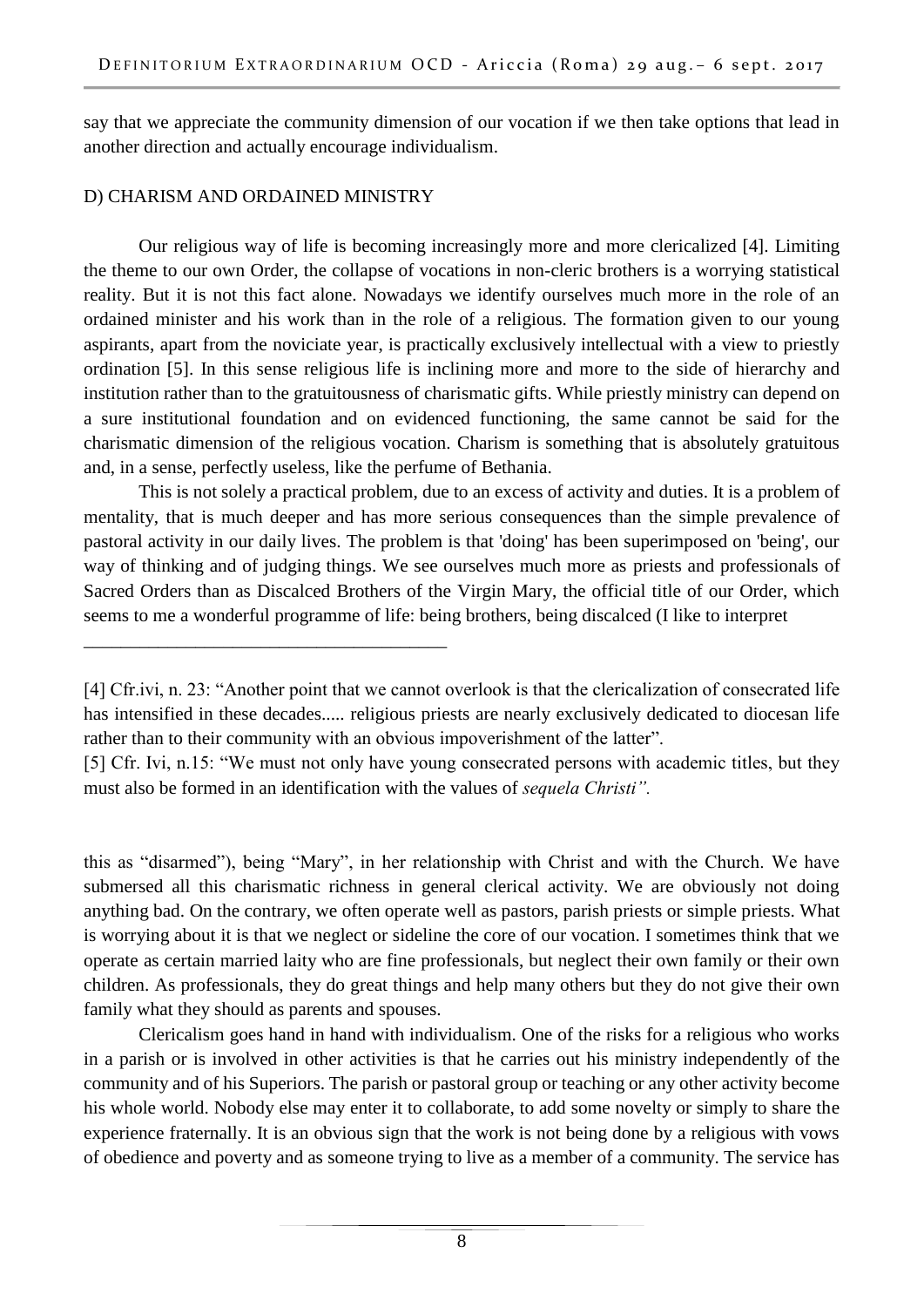been transformed into private and exclusive property. In such a situation the changes that would be normal in a religious life, transfers to another community, switches in office etc., become almost impossible. The individual is wedded to his activity which has become his very reason for living.

# E) CULTURAL POVERTY

Should a religious be unable to relinguish certain activities that have become habitual for him, this is because of a kind of cultural poverty. Sometimes it seems that religious do not know how to do anything other than what they have always done. The impoverishment of religious identity also weakens an element that we traditionally find in the life and mission of religious – their dedication to study and their theological-spiritual formation. Our friars read little and write less. Our nuns and even the laity who frequent our houses have difficulty in finding a friar who is capable and willing to preach a retreat or give a course on Carmelite spirituality or fundamental or moral theology. It is true that the social-cultural context in which we live, where communication is reduced to imagery and brief messages, is not helpful. But precisely because of this, religious life should go against the current and give witness to a different way of living. When we speak of Teresian humanities, we should not forget that an essential aspect of this is learning to think, to listen, to express oneself. None of this comes automatically but needs time and effort in producing something that will not have immediate or automatic results. How can we respond to other people's questions if we ourselves are not already informed, if we know nothing more than themselves (and sometimes even less), if, like them we are immersed in a world full of superficial and non-verifiable information, without a critical understanding of the past or a valid projection towards the future? This poverty is also reflected in our community dialogue where topics of conversation are normally about football or other trivialities reported in the daily papers.

# F) OUR RAPPORT WITH OUR NUNS AND THE LAITY

In this situation of poverty at all levels the worst scenario would be that we retreat into ourselves and not allow ourselves to avail of the riches which our Carmelite family offers. I want to underline especially the importance of our relationship with our Discalced Carmelite Sisters and with those lay persons who are particularly close to Teresian Carmel. We can and should be giving them much more than we are giving , but we can actually receive much more from them. There is the condition, however, that we approach them not as priests, invested with sacred powers and knowing everything already but rather as brothers engaged on the same journey and subject to the same weaknesses as them, but in need of the help and companionship of others. It is easy to say it, but not at all as easy to live it. There is need of a deep conversion, of a real and genuine reform that will make us more simple, more humble, better disciples of Jesus and the gospel.

# 2.3 Reform of Religious Life?

<*Come dovremo essere?>,* the Document of the Extraordinary Definitory in 2011 concluded by indicating that a fundamental task of the Order was "to establish Teresian communities, that would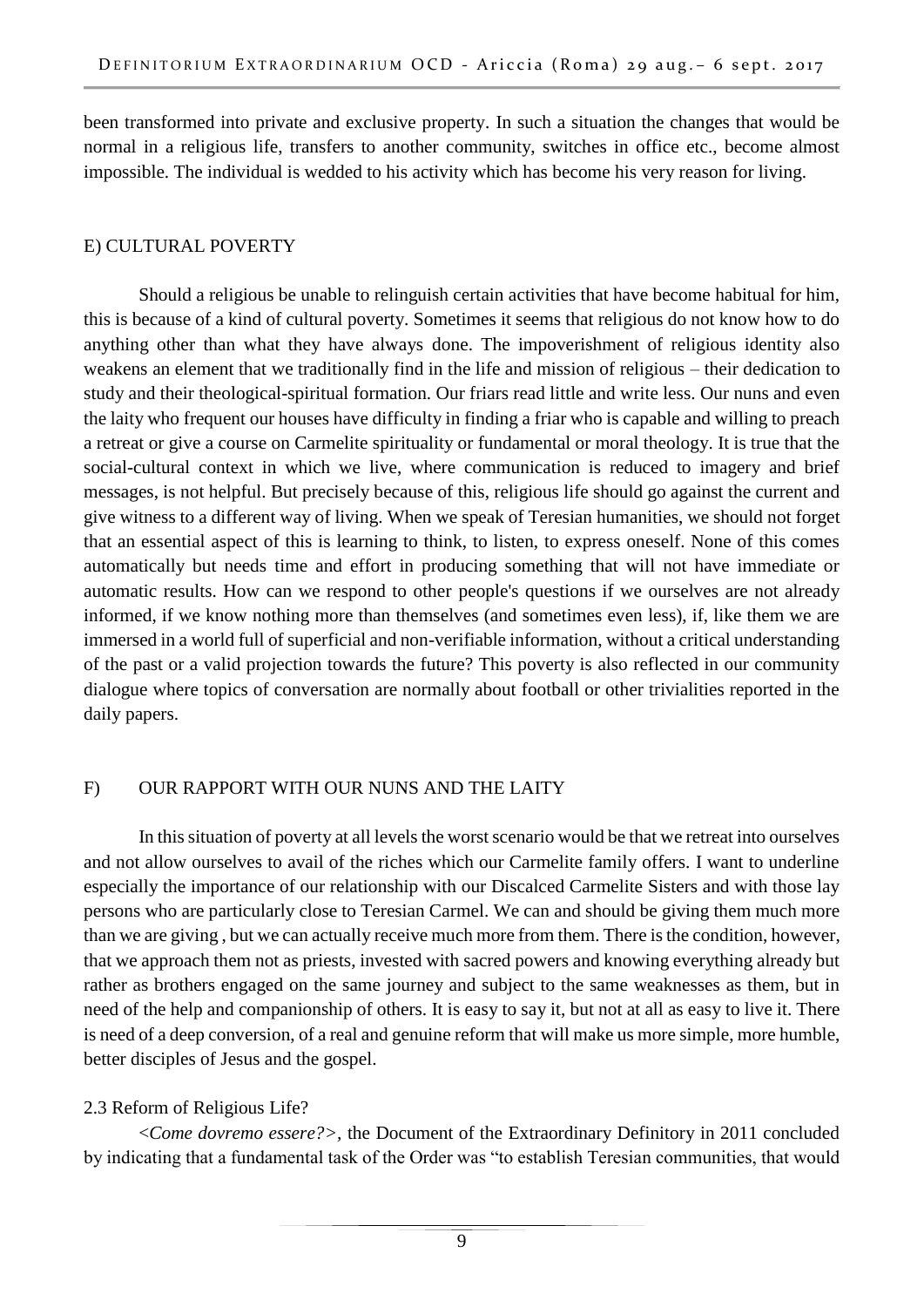be places of authentic spiritual and human development, irradiating the truth and beauty that were being experienced in them". Six years later we can repeat the very same message. We have re-read St.Teresa, we are re-reading our Constitutions at the moment. We are doing all this with the intent of a serious revision of life. And so far it seems that we are really struggling to achieve this objective.

This is not altogether surprising. What we really need is a serious renewal of our life. The pontificate of Pope Francis has relaunched the conciliar theme of *Ecclesia semper reformanda.* As has been correctly written: <quite a few times, in these last three (four) years, the Pope has expressed, in different circumstances and to different audiences, the necessity of re-opening the chapter on reform, showing that this is co-natural to the very nature of the Church: the Church is brought back by the Pope to its identity and vocation of being a "restless body": the Church body has always been identified with continual change, sometimes rapid and accelerated, more often slow> (6).

# (6) S, NOCETI, *Riforma della Chiesa. Indispensabile e, ora, possibile, <*Il Regno-attualità> 22/2016. p. 683.

Through the centuries, one reality in the Church that has experienced constant movement of reform is religious life. Enzo Bianchi observes: "It is not by chance that the apophthegm 'Today I begin anew' has been attributed to Anthony, the father of monachism. It has been a characteristic of monastic life, both in the East and West, to keep reforming, as though its very identity depended on a succession of reforms. Conversion and reform are part and parcel of the personal and community journey of religious life, so it must be constantly renewed (7).

For our part, we all certainly recall the text of St. Teresa in her *Foundations* and repeated at the beginning of our Constitutions: "It is we who are beginners now, but let them continually strive to be beginners too, in the sense of growing better and better all the time" (8).

However, it is not possible to programme reforms sitting at a table, or to impose them by decrees. Reforms are born from the grass roots, wherever the Spirit blows, as and when He wishes, as happened with Teresa de Ahumada and the community of St. Joseph's. The General, Fr. Rossi, was able to see that the Spirit was effectively at work in that new foundation, even though he would certainly never have foreseen all the consequences that would derive from it.

If we reflect for a moment, in actual fact what means can a General, or even a General Chapter and a Definitory employ to renew or reform an Institute? Anything that can be done in the practices of government, formation or pastoral animation, is inevitably institutional rather than being directed towards renewal or reform. It effects the good running of the Institute rather than the life of the charism. Naturally the good running of an Institute is praiseworthy. I feel there is a lot to be done in this regard as well. As we observed at the last General Chapter, there is an hiatus between our actual life and the legislative texts that govern it. This cannot be interpreted solely as the normal strain between reality and the ideal. We are dealing with a genuine and yawning separation. For this reason the motive for deciding on a systematic re-reading of our Constitutions was to encourage a deeper understanding of the differences and a subsequent dialogue between the two, as it were.

At the level of governance of the Order, I understand that our way of conducting affairs might often seem over-prudent, not to say timid or hesitant. I feel that the principle attributed to St. Bernard and very dear to Pope St. John XXIII: *Omnia videre, multa dissimulare, pauca corrigere* (to notice everything, disregard many and correct few things) is a very wise one and I deliberately try to abide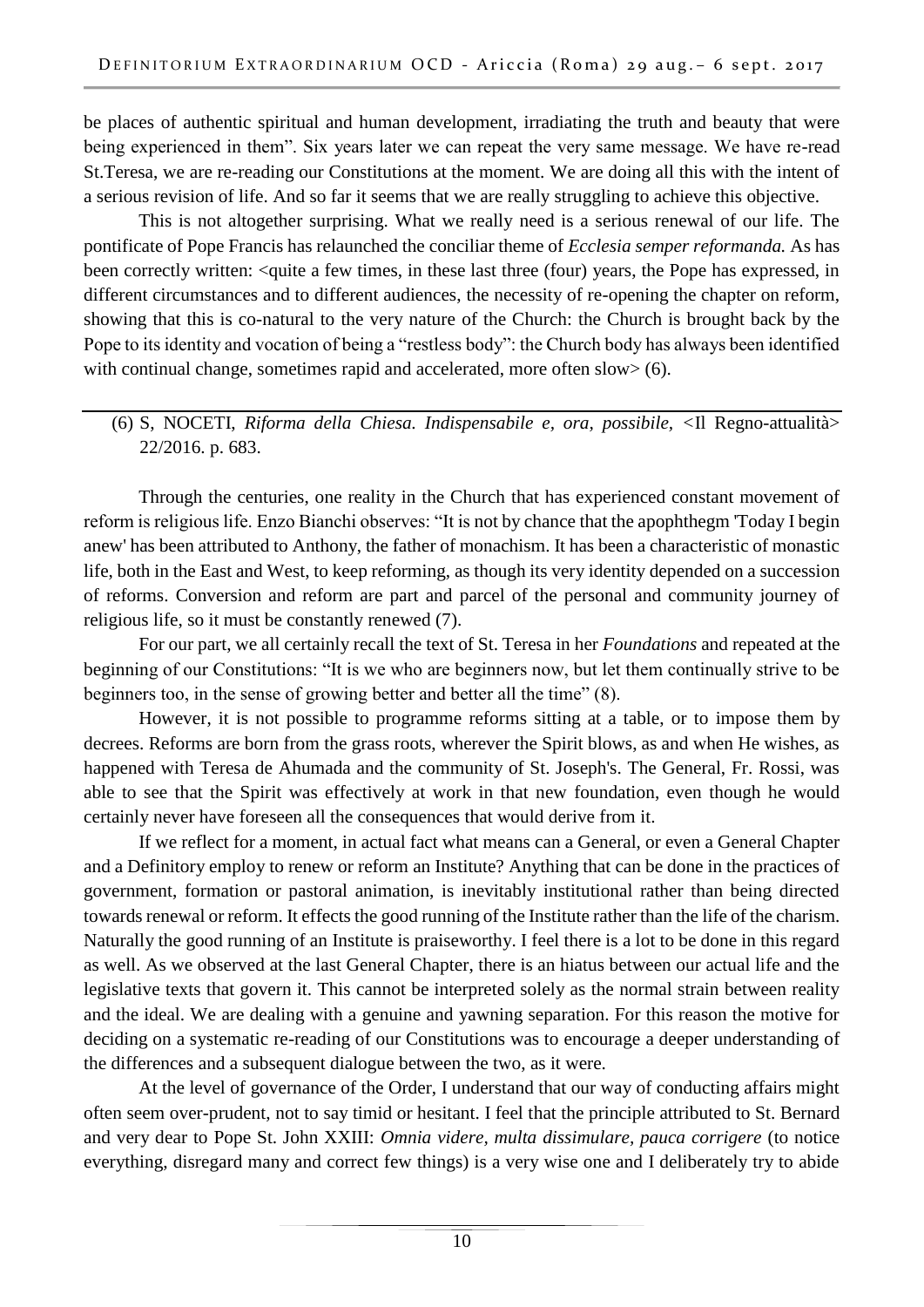by it. Despite this, on the few occasions that it is necessary to intervene in serious situations, the reaction is generally one of surprise and exasperation, as though we were actually abusing our powers.

(7) E.BIANCHI, *Ecumenismo: profezia della vita religiosa.* A 1998 Conference. (8) F 29, 32: "*Ahora comenzamos y procuren ir comenzando siempre de bien en mejor".*

In these days, with such an attitude towards authority at all levels, efforts to correct obvious faults or to redirect mistakes are difficult tasks, or better, they are full-scale battles.

Proposals for new experiences are not encouraged either. In November 2016 I asked the European Provincials to consider the idea of a special year of formation for young solemnly professed or priests. It would be an opportunity for them to repeat, at a more mature stage in their lives, the fundamental themes of Teresian-Carmelite formation. Reactions were partly lukewarm, partly cold, partly decidedly opposed. From my experience, resistance, doubts and fears prevail with regard to anything novel, anything that we cannot fully grasp or that is going to call for determined efforts. As I mentioned at the outset, quoting the document from the Congregation, anyone involved in government has the unpleasant experience of being so caught up in day-to-day problems that he is unable to propose suggestions for renewal. Of course we must not just give up but both energy and time are limited. Without help and concrete collaboration, hopes of achieving anything different and meaningful begin to diminish and eventually to vanish altogether.

Personally, I have no doubt that the Spirit is also breathing among ourselves, in our own Carmelite family. There are desires, unrests, dreams that want to become an expereienced reality. I believe that we should favour such experiences, even at the risk of making mistakes. By far the worst mistake would be to remain static and closed to the future. Discernment is also impossible if there is not a concrete experienced foundation in which to use it. I have been very struck by the words of Cardinal Martini, an expert on the *Acts of the Apostles,* with regard to the first "council" of the Church, the so-called Council of Jerusalem (*Acts ch.15).* Martini writes:

"If we read attentively the account of that council, we remain amazed to note that when a very practical and difficult problem had to be resolved – the mutual acceptance of christians from Judaism and converts from paganism – they did not turn to Scripture or to any canonical tradition but rather, before all else, to reflection on how they had experienced the grace of the Holy Spirit...This is the attitude that is proposed for us now – to listen to the voice of the Spirit and draw inspiration from it for today, in humble obedience to that Word that he had spoken in the Church and that still speaks in the Magisterium, in the strength of preaching, in daily reading of Scripture, in the daily lives of the faithful, in the experience of sanctity" (9).

And this is precisely what we too must do: listen to the voice of the Spirit and draw very concrete consequences for today, in obedience to the Word of God which, for us, is the word of our vocation.

<sup>(9)</sup> C. MARTINI, *Cristiani coraggiosi. Laici testimoni nel mondo di oggi,* In dialogo, Milano 2017, pp. 123-124.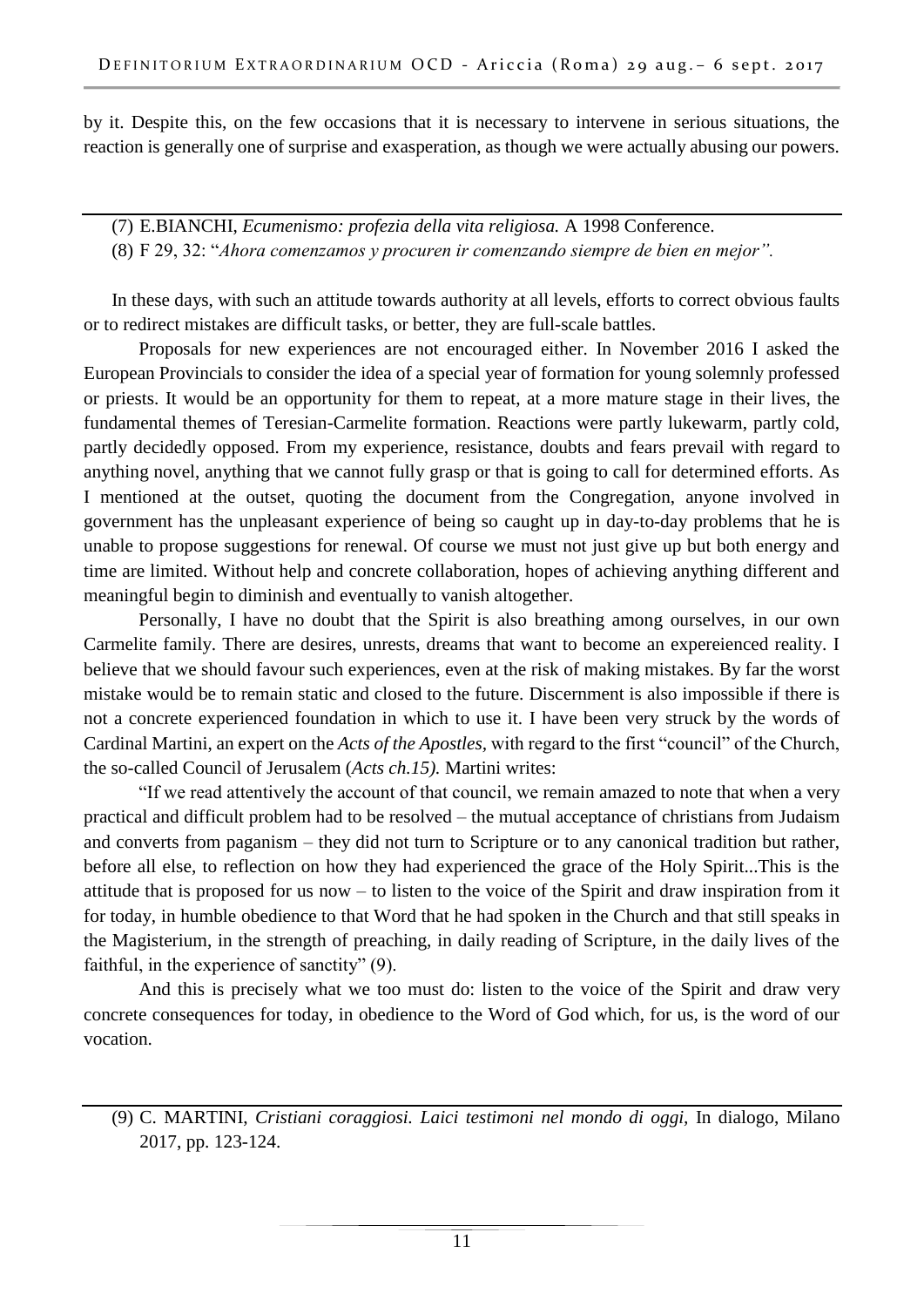#### 2.4 Two possible objections

I imagine that what I have just said could give rise to at least two observations or objections. Hence I will try and anticipate them.

The first and most obvious is: you have presented the situation of the Order in too negative and pessimistic a light. To that observation I respond that what I have said does not intend in any way to deny the many good and beautiful things that exist in our Order, as in all religious life, in the Church and in the world. But the objective of the report was something else: to point out some urgencies that pose questions for us and that require deeper consideration on our part. It would be pessimistic to deny that the Order holds a future, that it has a path to travel with a view to renewal and reinforcement of its charismatic identity and of its mission. On the contrary, the optimist is one who sets about searching for these ways towards the future.

The second objection might be the following: what do you propose in concrete? What have you in mind regarding the renewal of the Order and the way to tackle its challenges? It is true that I have been somewhat reticent on this point, but I did so purposely, for two reasons fundamentally. The first is, as I have said, that I believe that true reforms originate at grass roots level and not from the top down, or better, following the inspirations of the Spirit and not the decisions of authority. As such, I can invite vigilance and a word of caution: not to quench too quickly desires that may proceed from the Spirit. If we have a healthy unrest and true humility within us, I believe that we are capable of receiving anything new the Spirit has to suggest to the Teresian Carmel.

My second reason is that I should not wish to propose to the whole Order a vision for renewal or reform that is based on my own personal vision and sensitivity. Reform might originate from one or other of the fundamental dimensions of our vocation: from putting emphasis on the interior and contemplative life; from a deepening appreciation of fraternal life; from a renewed missionary thrust. It is the spirit that animates reform that is important, not the particular point of departure or method employed. If we concentrate effort on an authentic teresian contemplative life, this cannot but have positive repercussions on fraternal life and on our missions as well. And the same can be said of fraternal life or missions, should they be our initial focus. In the report that I presented to the General Chapter I spoke of four functional imperatives (using language borrowed from sociology). It can commence from any one of these: from the internalization of identity or the integration of the community or by adapting to circumstances. What matters is that it really be done. co-involving our life with it. It is not enough just to talk about it.

### **3. Programme for the Extraordinary Definitory**

I conclude my already over-lengthy report with a look at the programme for these days. I ask for the kind of assistance from yourselves to which I referred earlier.

Fr. Economo General will give his report on the Central economic situation of the Order at the conclusion of my own report. Then Fr. Raphael, General Secretary for the Nuns, will present important new elements regarding the life of our Nuns from the Apostolic Constitution *Vultum Dei quaerere*. This will conclude the informative section of this Definitory.

The second part will deal with the progrmme for re-reading our Constitutions. Fr. Agusti and Fr. Emilio, President and Secretary respectively of the Commission for this programme, will provide